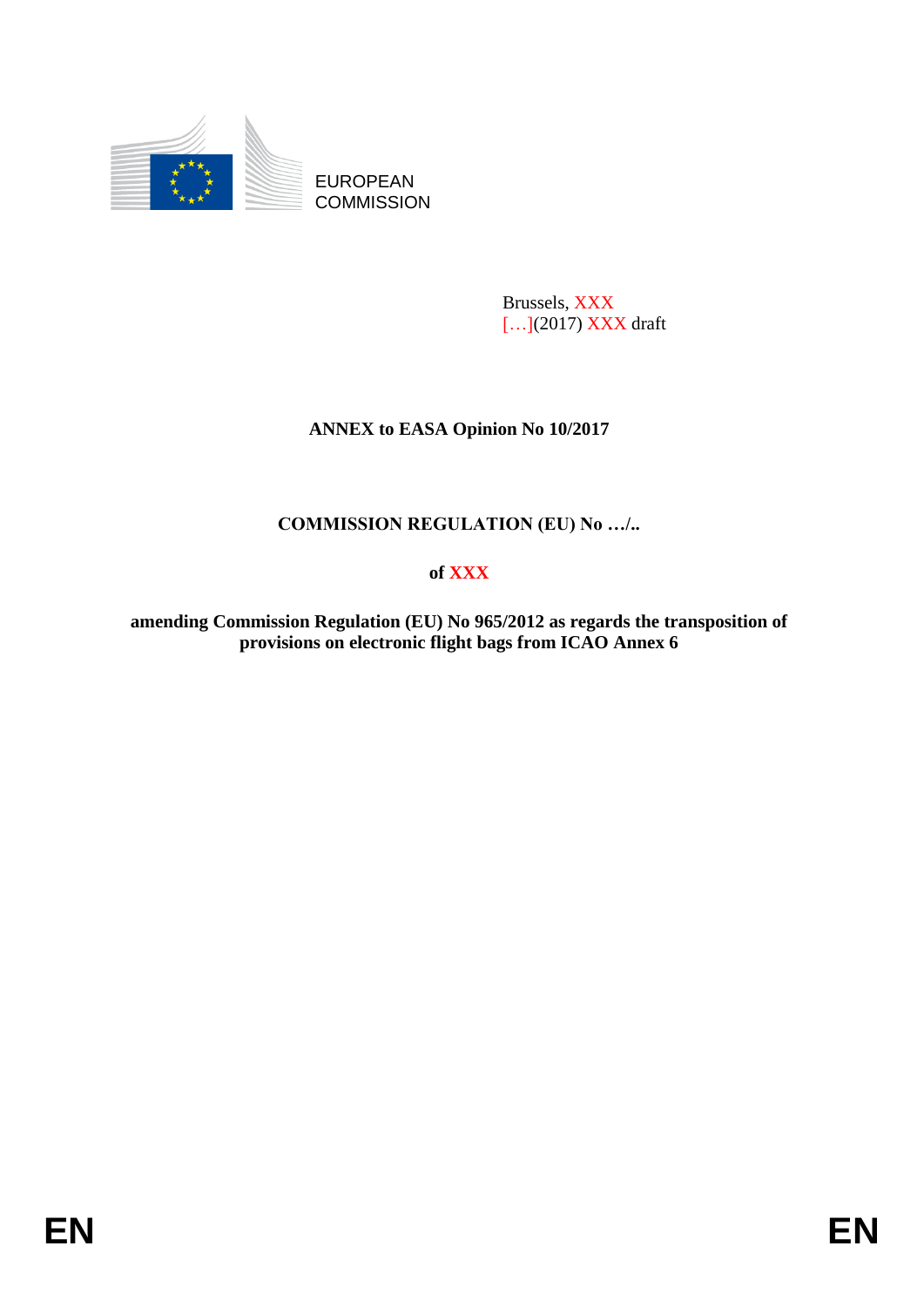### **DRAFT COMMISSION REGULATION (EU) …/…**

#### **of XXX**

### **amending Commission Regulation (EU) No 965/2012 as regards the transposition of provisions on electronic flight bags from ICAO Annex 6**

#### THE EUROPEAN COMMISSION,

Having regard to the Treaty on the Functioning of the European Union,

Having regard to Regulation (EC) No 216/2008 of the European Parliament and of the Council of 20 February 2008 on common rules in the field of civil aviation and establishing a European Aviation Safety Agency, and repealing Council Directive 91/670/EEC, Regulation (EC) No 1592/2002 and Directive 2004/36/EC  $({}^{1})$ , and in particular Article 8(5) thereof,

Whereas:

- (1) Operators involved in the operation of aircraft referred to in Article 4(1)(b) and (c) of Regulation (EC) No 216/2008 shall comply with the relevant essential requirements set out in Annex IV to that Regulation.
- (2) In accordance with Regulation (EC) No 216/2008, the Commission shall adopt the necessary implementing rules to establish the conditions for the safe operation of aircraft.
- (3) In 2014, ICAO introduced in Annex 6, Part I and Part III Section II, provisions for the use of electronic flight bags for commercial air transport operations. These provisions contain generic requirements for the use of EFBs and also a requirement for an operational approval for the use of EFB applications used for the safe operation of aircraft. Aligning itself with these ICAO provisions and with those of the FAA, the present Regulation amends Commission Regulation (EU) No 965/2012 of 5 October 2012 laying down technical requirements and administrative procedures related to air operations pursuant to Regulation (EC) No 216/2008 of the European Parliament and of the Council  $\binom{2}{1}$  by introducing for commercial air transport a new implementing rule containing generic requirements for the use of electronic flight bags and a new dedicated 'Subpart M — Electronic flight bags' into Annex V — Specific Approvals (Part-SPA) supporting an operational approval for the use of electronic flight bag applications that have a failure condition limited to minor.
- (4) In 2014, ICAO introduced in Annex 6, Part II and Part III Section III, provisions for the use of electronic flight bags in general aviation. These provisions contain generic requirements for the use of electronic flight bags and also a requirement for Contracting States to establish criteria for the use of electronic flight bag applications used for the safe operation of aircraft. Aligning itself with these ICAO provisions, the present Regulation amends Commission Regulation (EU) No 965/2012 by introducing for non-commercial operations with complex motor-powered aircraft and for specialised operations with complex motor-powered aircraft new implementing rules containing generic requirements for the use of electronic flight bags and requirements

<sup>1</sup>  $({}^{1})$  OJ L 79, 19.3.2008, p. 1.

<sup>(2)</sup> OJ L 296, 25.10.2012, p. 1.